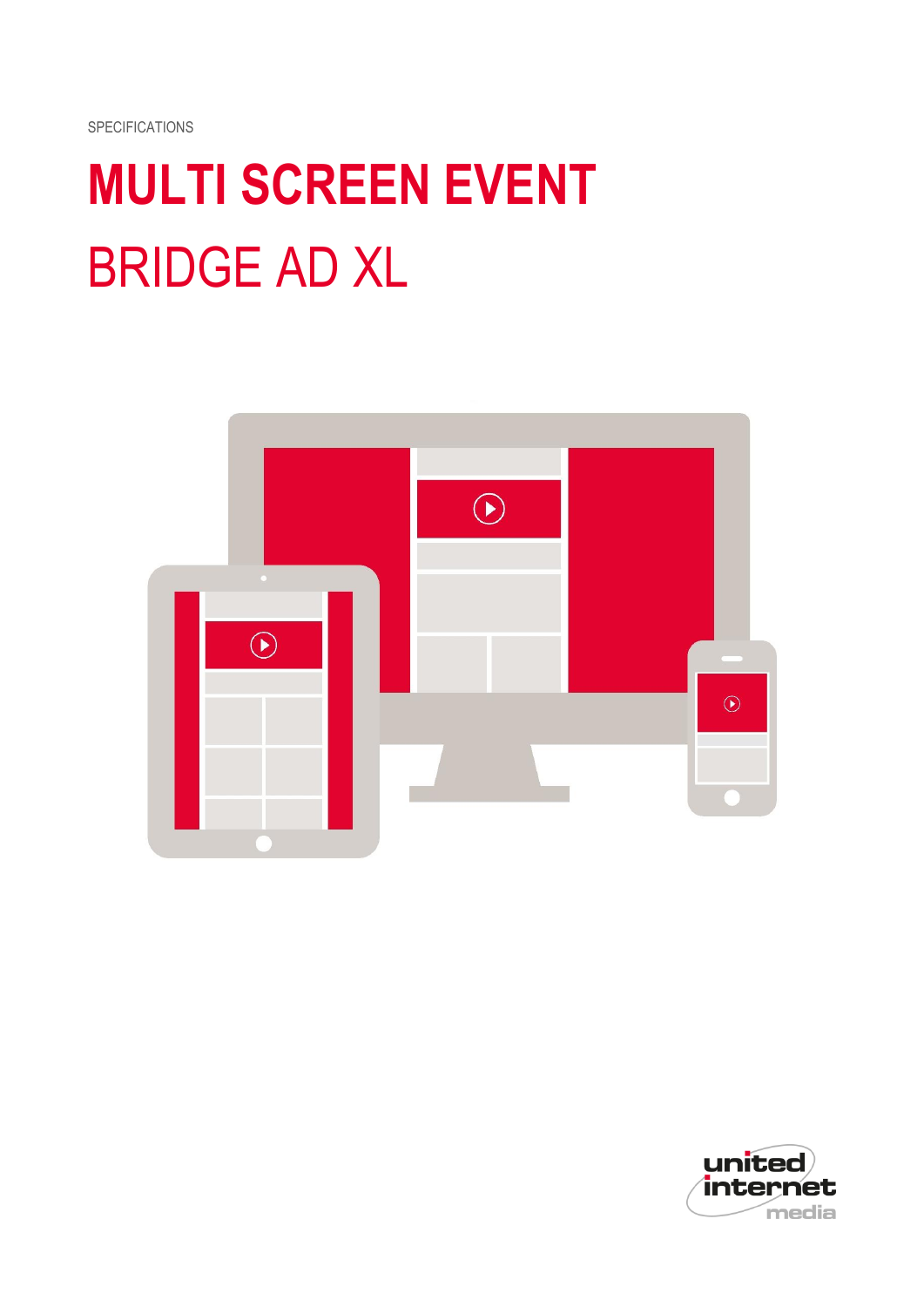# **Table of Contents**

# <span id="page-1-0"></span>**1. Fact Sheet**

**The Multi Screen Bridge Ad XL Event creates a bridge within the desktop area using a Dynamic Billboard and two dynamic Sitebars. A white frame visually highlights the billboard.** 

**In regards to multi-screen we use our format Mobile WEB.Buster as mobile format.**

**If you have any questions, please contact: E-Mail: [ads@united-internet-media.de](mailto:ads@united-internet-media.de)**

**Last update: 01.09.2020**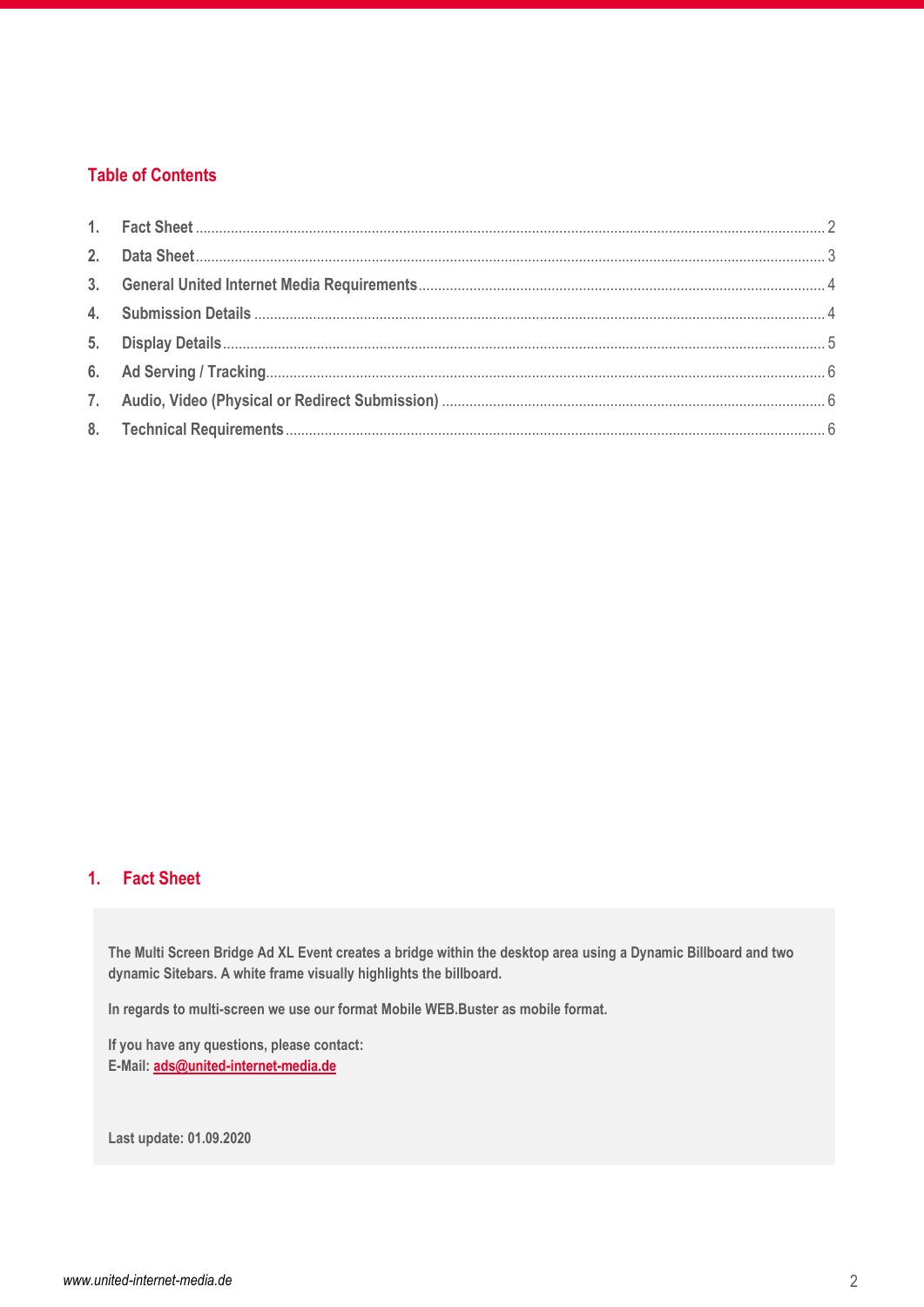### <span id="page-2-0"></span>**2. Data Sheet**

| Screen(1) | Ad type                               | <b>Measurements</b>                                                        | <b>File size</b><br>Initial load <sup>(2)</sup> | File size<br>Subload <sup>(2)</sup> | <b>File format</b>                                                   |
|-----------|---------------------------------------|----------------------------------------------------------------------------|-------------------------------------------------|-------------------------------------|----------------------------------------------------------------------|
|           | Dynamic Billboard <sup>(6)</sup>      | width: scales dynamically<br>from min 630 px to 1290 px,<br>height: 250 px | add up:                                         | add up:                             | Image <sup>(3)</sup> , Video <sup>(4)</sup> ,<br>HTML <sup>(5)</sup> |
|           | Sitebar <sup>(7)</sup>                | 100 % dynamically scalable<br>in height and width                          | 400 kB                                          | 800 kB                              | Image <sup>(3)</sup> , Video <sup>(4)</sup> ,<br>HTML <sup>(5)</sup> |
|           | Billboard Fallback <sup>(8)</sup>     | 630 / 960 / 1290 x 250 px                                                  | 75 kB                                           |                                     | Image <sup>(3)</sup>                                                 |
|           | Sitebar Fallback <sup>(8)</sup>       | 130 x 850 px                                                               | each 50 kB                                      |                                     | Image <sup>(3)</sup>                                                 |
|           | [Optional]<br>Background colouring    |                                                                            |                                                 |                                     | Hexadecimal code                                                     |
|           | Mobile WEB.Buster                     | 300 x 250 px                                                               | 50 kB                                           | 100 kB                              | Image <sup>(3)</sup> , Video <sup>(4)</sup> ,<br>HTML <sup>(5)</sup> |
|           | Mobile WEB.Buster<br>$Fallback^{(8)}$ | 300 x 250 px                                                               | 50 kB                                           |                                     | Image <sup>(3)</sup>                                                 |

- (1) Either the mobile or desktop view of our portals will be displayed on tablets depending on the user agent. The following criteria will determine the type of display: screen size, operating system, version, browser, browser version, portrait or landscape display, and its environment.
- (2) Please consider further information under article 8.5.
- (3) All major image formats are permitted: animated GIF files are available upon request.
- (4) We refer to the United Internet Media Video Specifications here. For more information, please see: <https://www.united-internet-media.de/en/downloadcenter/specifications/>
- (5) We refer to the OVK guidelines for HTML5. For more information on these guidelines, please see: <https://www.united-internet-media.de/en/downloadcenter/specifications/>
- <sup>(6)</sup> The Dynamic Billboard automatically adapts its width to the homepage (see also 5.1). It is displayed either in a width of 630 pixels or 960 pixels or 1290 pixels. The height is defined for all display variations with 250 pixels. Cross-creative motives between billboard format and skyscraper format can be changed in the display. This should be taken into account when designing the advertising material.
- $(7)$  The Sitebar is an ad which is dynamically adjusting to the total free disposal space available. A fixed size or fixed aspect ratio is not needed. Nevertheless, we recommend optimizing the content of the advertising material to a width of approx. 130 up to min 300 pixels..
- (8) All fallback sizes must be submitted. Our default fallback solution is static images. Please consider further information under article 4.7.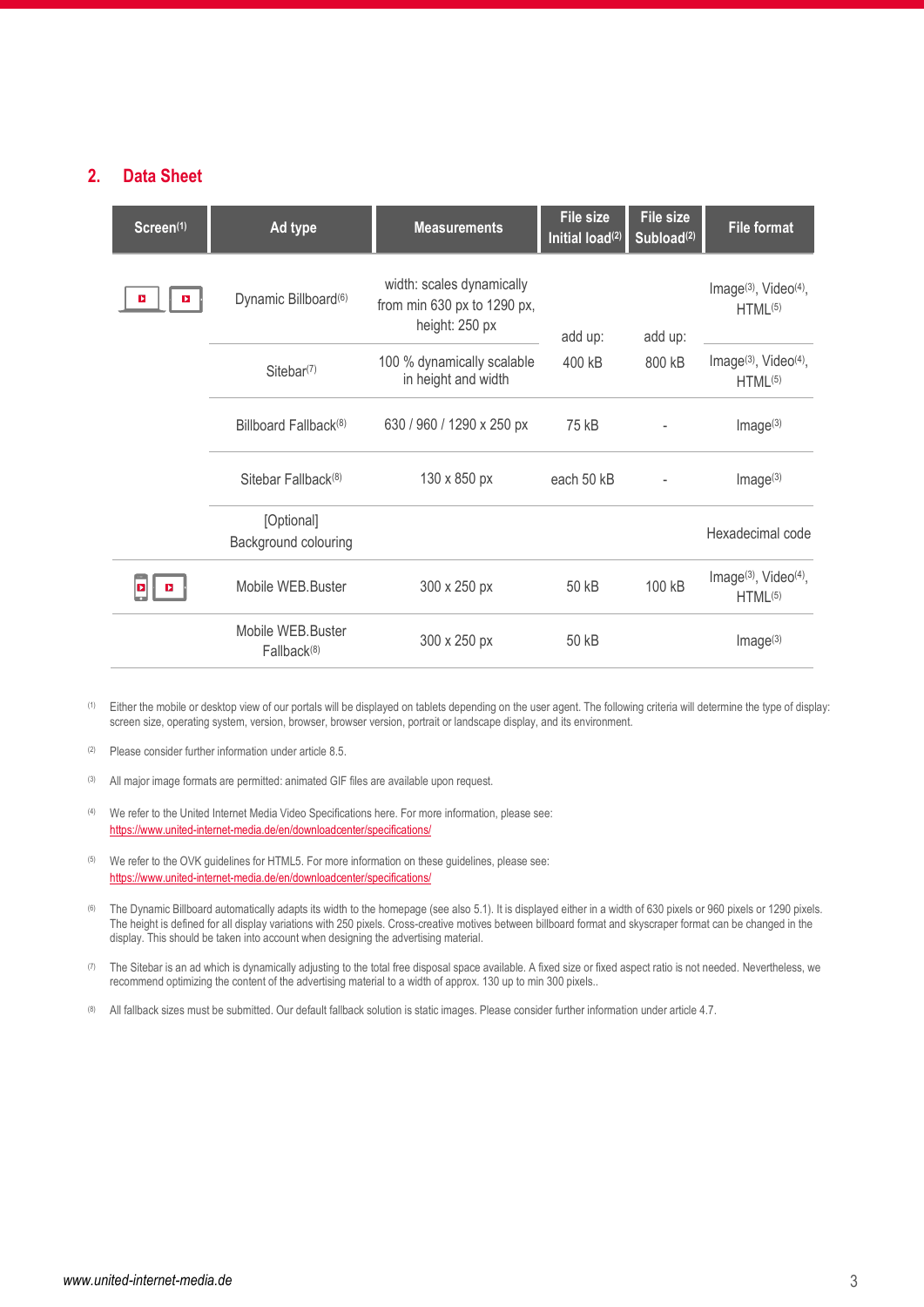# <span id="page-3-0"></span>**3. General United Internet Media Requirements**

The General Terms and Conditions <https://www.united-internet-media.de/en/general-terms-and-conditions/> and General Advertising Guideline[s https://www.united-internet-media.de/en/downloadcenter/general-guidelines/](https://www.united-internet-media.de/en/downloadcenter/general-guidelines/) are applicable here. Any violations of the points listed above or applicable law will automatically lead to the advertisement being declined.

# <span id="page-3-1"></span>**4. Submission Details**

- **4.1.** The ad or redirects must be submitted at least **5 working days** before the start of the campaign. If the files are not sent on time, United Internet Media cannot guarantee that the campaign will start as scheduled, or that the ads will be integrated without any errors.
- **4.2.** A maximum of three motives can be used. United Internet Media needs to be informed about the number of motives upfront. If there is more than one motive being used, the effort for our Quality Insurance is increased and the lead time for delivery extends to **2 additional workdays**.
- **4.3.** All elements need to be conform to the specifications. Elements that are not conform to the specifications, are not going to be used and are not being rectified by United Internet Media.
- **4.4.** Events are subject to an intern multi-part review / quality assurance.
- **4.5.** When using redirects, every motive for testing purposes needs to be available as an individual, separate iframe.
- **4.6.** A swap of the ad or motive during the campaign period is not allowed.
- **4.7.** In order to ensure the proper functionality of the portals as well as the correct advertising display, the delivery of the following separated fallback elements is always required:
	- $\blacksquare$  Fallback graphics (image format) as physical file
	- Tracking (tracking pixels | click URL) and landing page
- **4.8.** A variety of different click tags can be incorporated into the creative. Therefore, United Internet Media needs exact information, which click tag is assigned to which element of the ad.
- **4.9.** The ad design should be considered against the specific United Internet Media criteria, for example:

#### **Consistency:**

No depiction of incoherent, independent products.

Permitted are background – elements, which are in correlation to the product or the advertised brand.

#### **Side Area:**

A maximum of 4 elements (products and emblem) may be used in the side area of the ad.

#### ■ Animation (s):

*Animation(s) with video characteristics/video integrations*

An animation with video characteristics/playing videos generally is feasible. The duration of the animation/video must not exceed a total of 30 seconds.

For multi-part event formats, the animation with video characteristics/video integration is to be limited to one element. All further elements are only allowed with subtle animations with a maximum duration of 10 seconds.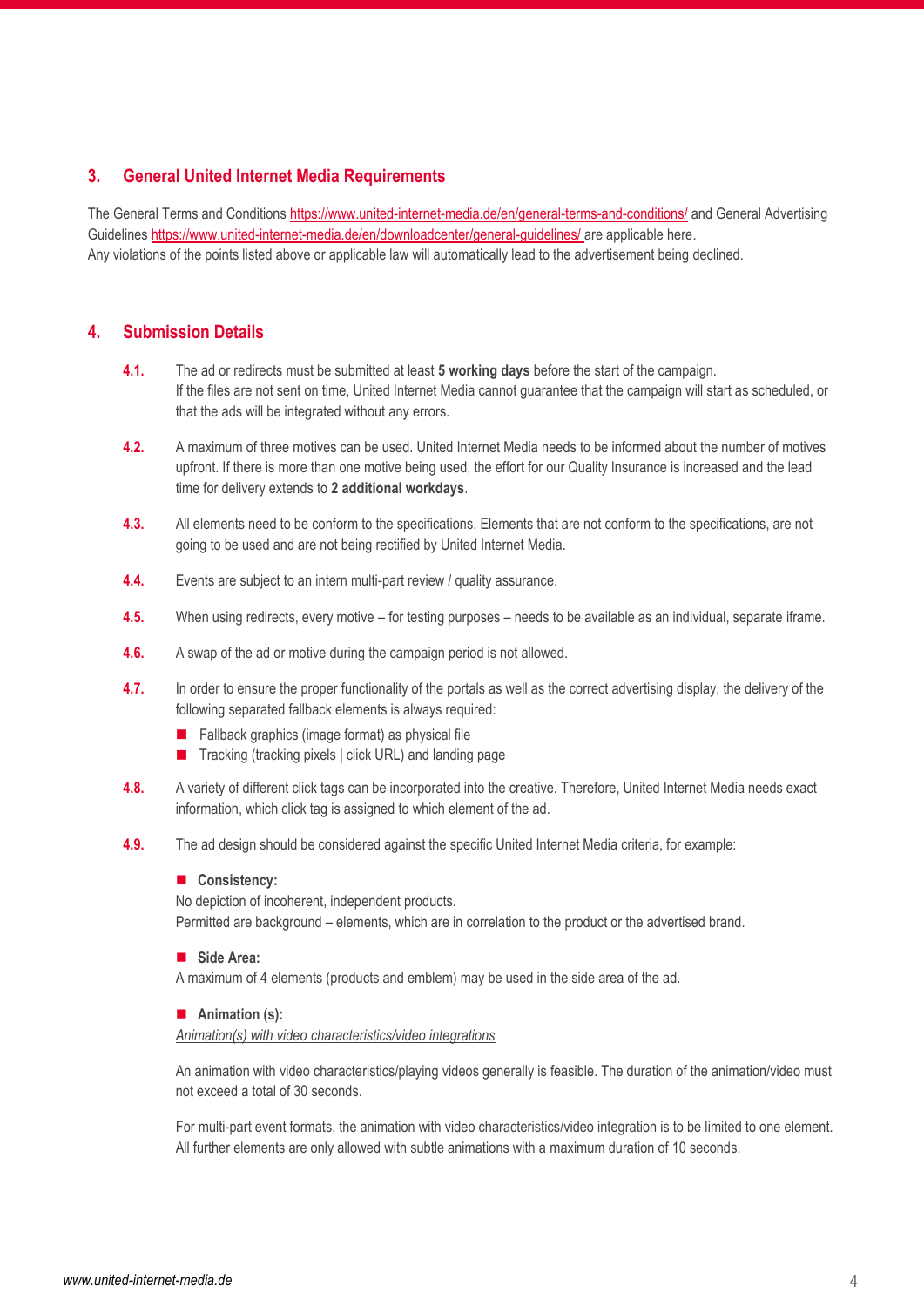#### *Animation(s) of isolated elements*

Animations of single, isolated elements such as flashing buttons, moving background elements or similar are to be inserted decently (e.g. no flash effects or heavily vibrant elements) and synchronously.

Animation in multi-part ads are limited to one of the ad elements. The animation time must not exceed the duration of 30 seconds.

#### **Script:**

The ad can't include any editorially seemingly like texts, including wordings like "Breaking News", "Headline "or similar.

The user needs to be able to distinguish editorial content between the website and adverts at all times.

If the delivered ads are not subject to our intern quality standards, United Internet Media reserves the right to request amendments.

#### **4.10.** Ad identification:

 $\mathbb I$  : The ad must be clearly identifiable as an advertisement. It may only copy or imitate content on the pages with advance approval from United Internet Media. If necessary, it must be labelled with the words "Advertisement" or "Ad".

 : To indicate to the user that this is an ad, and not editorial content: -w- in one of the four corners, high-contrast type colour, sans serif typeface, min. 9 pt. If this label is missing, United Internet Media reserves the right to incorporate it.

# <span id="page-4-0"></span>**5. Display Details**

- **5.1.** Ads are always displayed in non-friendly iframes on portals operated by United Internet Media. Modifications may not be made to specific sites. United Internet Media does not specify any use of web development libraries.
- **5.2.** Ad features (e.g. sticky, expanding, collapse, etc.) or permanent components of a specific type of ad (close button, interstitial, etc.) will be provided by United Internet Media and may not be implemented in the advertisement already. In addition, the ads may not interact with the page in any way.
- **5.3.** Redirects with Rich Media templates that modify the page are not allowed as these may result in errors.
- **5.4.** United Internet Media reserves the right to approve each individual motif. Advertisements that evoke extremely strong responses or impact the use of the site too dramatically may be rejected.
- **5.5.** All ads have to be reviewed in advance to ensure that they comply with all guidelines and regulations governing the protection of minors. United Internet Media reserves the right to limit access/display time for the advertisement in line with any age restrictions, or reject the motif entirely.
- **5.6.** United Internet Media reserves the right to determine and enforce frequency capping when it comes to the number of times an ad is displayed.
- **5.7.** The customer is responsible for cross-device/cross-browser compatibility.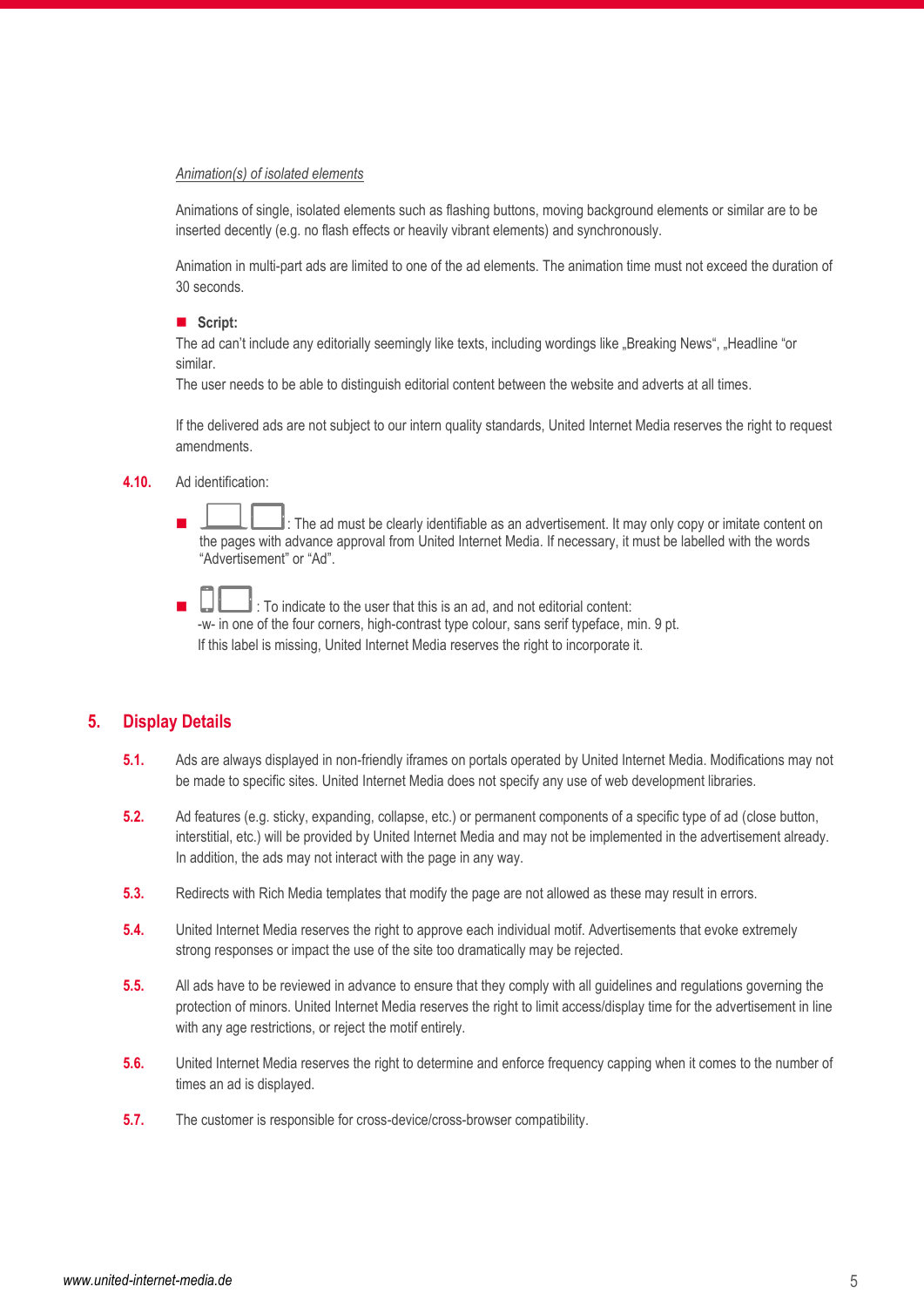# <span id="page-5-0"></span>**6. Ad Serving / Tracking**

- **6.1.** It is possible to submit redirects. To avoid white or blank spaces from being displayed, it is necessary to store a fallback in the redirect.
- **6.2.** External tracking pixels may be integrated to count clicks and impressions. These must be unattached from the corresponding destination URLs and also allow for clicks to be tracked by United Internet Media.
- **6.3.** It is necessary to notify United Internet Media in advance and coordinate the intended use of view time/visibility measurements or other expanded tracking methods featuring scripts. United Internet Media reserves the right to reject this type of tracking.
- **6.4.** Tracking, cookies and similar technologies that process personal data must comply with the current privacy regulations.
- **6.5.** All technical service providers (vendors) must be registered in the IAB Transparency and Consent Framework (TCF 2.0) and must be able to respond to its signalling. Please note the "TCF 2.0 Notes" [\(https://www.united-internet-media.de/en/downloadcenter/specifications/\)](https://www.united-internet-media.de/en/downloadcenter/specifications/).

# <span id="page-5-1"></span>**7. Audio, Video (Physical or Redirect Submission)**

We refer to the United Internet Media Video Specifications here. For more information, please click here: <https://www.united-internet-media.de/en/downloadcenter/specifications/>

# <span id="page-5-2"></span>**8. Technical Requirements**

- 8.1. Https is necessary for all ads shown on United Internet Media portals. This is also relevant for 3<sup>rd</sup> party redirects/sources.
- **8.2.** The ads should not noticeably impact the CPU usage or site performance on an average device. United Internet Media reserves the right to reject ads that impact site functionality. Reasons for negatively impacting/disrupting site performance: excessive or incorrect use of JavaScript or other web animation functions.
- **8.3.** If the ad contains transparent sections that overlap the page, any content below these layers must still be clickable. In this case, United Internet Media reserves the right to request a mandatory semi-transparent background, or reject the ad. United Internet Media also reserves the right to exclude individual browsers from the display.
- **8.4.** It is necessary to define buttons for all clickable areas. The uniform standard to deliver the redirect to the marketer's click tracker is the "click tag". Please take note of our "OVK Guidelines" [\(https://www.united-internet-media.de/en/downloadcenter/specifications/\)](https://www.united-internet-media.de/en/downloadcenter/specifications/).
- **8.5.** Initial- and subload
	- $\blacksquare$  Loading ads is primarily limited to the initial part.
	- After completing the initial load, it has to be ensured that the advertiser's motif is depicted on the ad space.
	- For complex creations where the allowed file weight (initial load) does not suffice, additional contents may be reloaded up to the specification limit (subload).
	- $\blacksquare$  The stated file weight also includes all resources that are accordingly transferred with the ad via internet (e.g. measurement scripts).
	- The submission as 3<sup>rd</sup> Party Redirect requires the adherence of above-mentioned guidelines.
	- Regarding this, please also consider the OVK specifications [\(https://www.united-internet-media.de/en/downloadcenter/specifications/\)](https://www.united-internet-media.de/en/downloadcenter/specifications/).